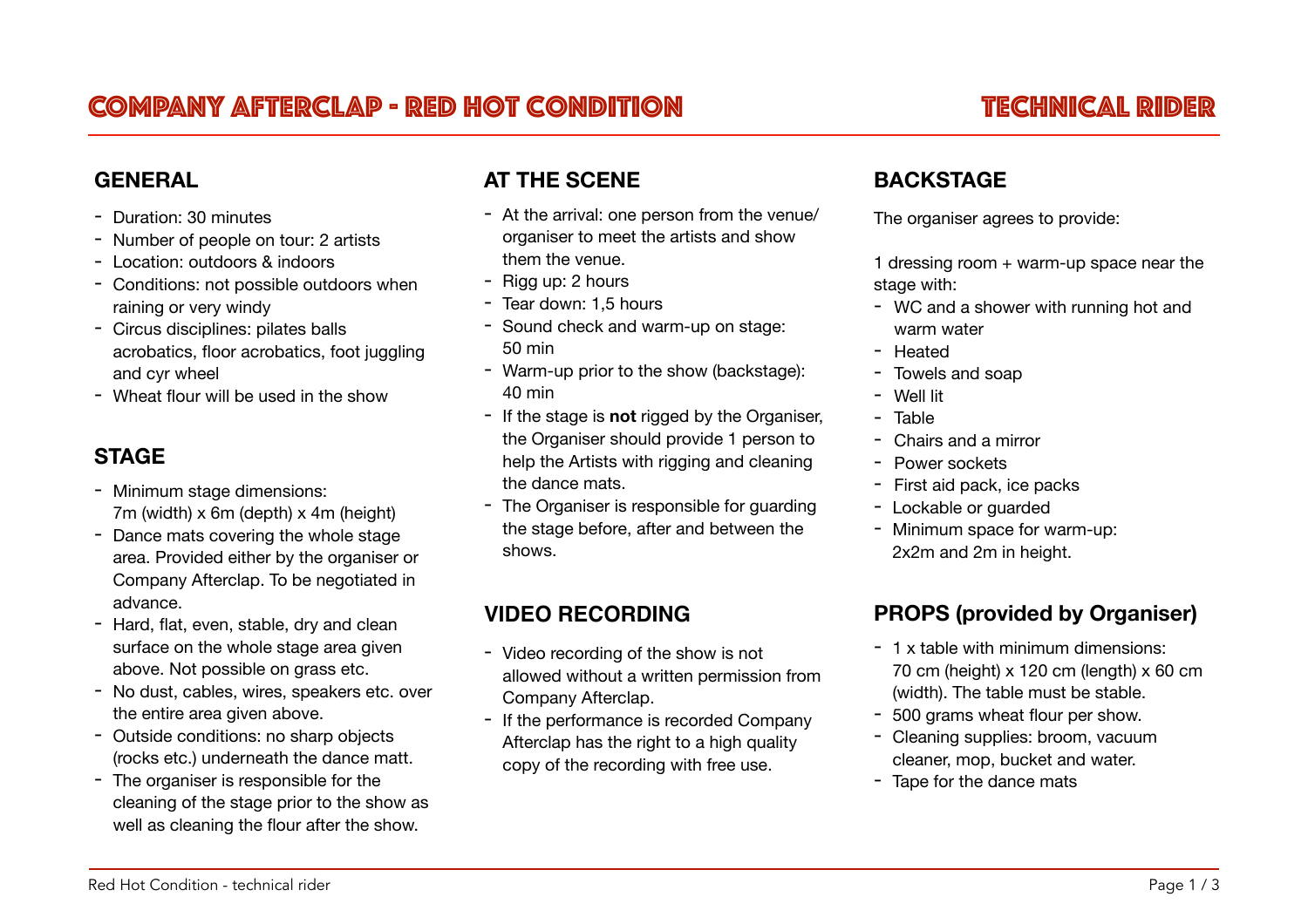# **SOUND (provided by Organiser)**

- High quality PA system suitable for the space and the size of the audience. Rigged by the Organiser.
- Monitor for the PA system.
- Audio jack cable long enough to reach the middle of the stage (see the picture on page 3).
- Electricity and extension cord with min. 2 sockets (type F) long enough to reach the middle of the stage (see picture on page 3).
- A sound check with the Artists must happen prior to the performance.
- Music copyrights to be provided by the organiser. List of songs will be provided by Company Afterclap.

# **LIGHTS (provided by Organiser)**

- If the show is played outside in day light, no stage lights are needed.
- If the show is performed outside in the dark or twilight the Organiser provides stage lights and a technician.
- If the show is played inside the need for stage lights is to be discussed with Company Afterclap before hand.
- If stage lights are needed, Company Afterclap will provide a light plan.
- In this case a light check with a technician must happen prior to the show.

## **TRANSPORTATION**

- The show can be transported in 4 pieces of check-in luggage.
- The Organiser is responsible for all the travel costs related to the shows.
- Depending on the distance the Artists can either fly or drive to the location of the performance.
- The Organiser is responsible for the following costs:

Travelling by flight:

- Return flights.
- Taxi / pickup / rental car to and from the airport to the venue arranged by the organiser.

Driving to the venue:

- Free parking space close to venue & hotel
- Fuel, ferryboats, bridge costs, road taxes etc.
- If the drive takes longer than 8 hours over night accommodation on the road should be provided for the Artists.
- If the drive is longer than 4 hours one way additional costs to the fee may occur according to the agreement between the Artists and the Organiser.

### **ACCOMODATION AND CATERING**

The organiser agrees to provide:

- Backstage catering for show days: still water, tea, coffee and snacks.
- For shows outside Stockholms region:
- 2 single rooms at a hotel with own toilet and shower.
- Free wireless internet access at the hotel.
- Per diems or catering for 2 people: breakfast and two hot meals per day according to the Artists dietary restrictions (provided by the Artists prior to arrival).

# **PROMOTION**

- The organiser is responsible for the promotion of the show.
- The artists will provide photos and texts free of charge.
- The artists are willing to participate in pre reports and interviews, in order to promote the performance. This is to be agreed in collaboration with the Artists prior to the promotional event.